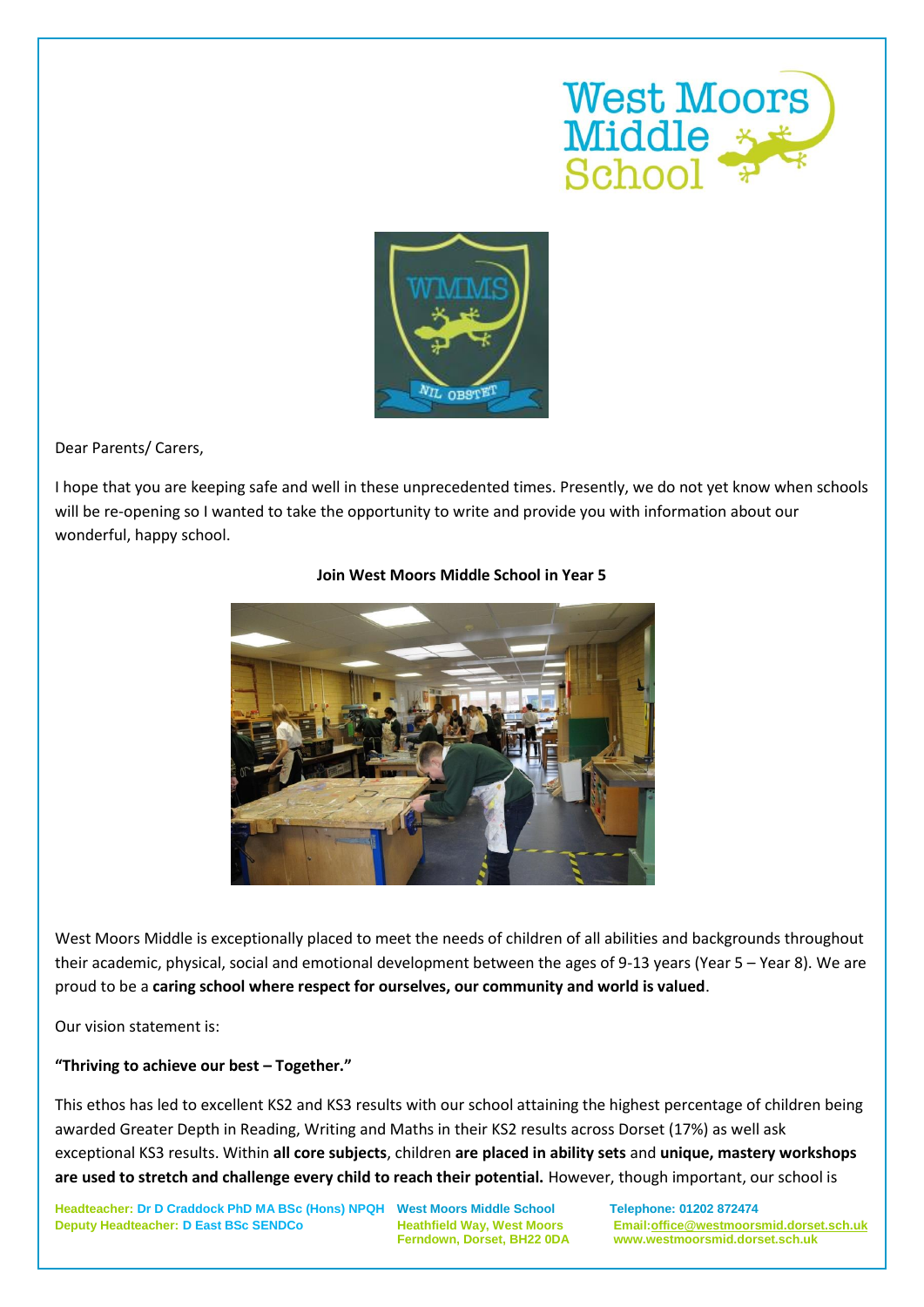

about more than exam success. Our children are encouraged every day to express their respect and care for themselves, their community and their world in the way they conduct themselves, relate to each other and live their lives within and beyond their school community daily.

Through effective collaboration with our feeder schools and upper schools, we have developed a coherent and cohesive education that spans a child's entire education, from first to middle to upper school education, leading to greater progress, attainment, success and happiness.

West Moors Middle is an extremely successful school that works closely with the local community and beyond. Our school community is one big family that respects and supports each other. As a result, we are a happy school that is committed to providing the highest quality of education linked to real world opportunities as well a vast range of extra-curricular activities for our children to partake in. On a daily basis, we promote our positive core values, including the **3Rs**, **3Is** and **3Cs**:

**3Rs: respect, resilience, reflectiveness**

## **3Is: inclusiveness, imaginative, independence**

## **4Cs: collaborative, courageous, compassionate and confident**

This in turn provides a solid foundation for our children's education. By working effectively together, as a team, all our children are encouraged to pursue excellence in all core and non-core subjects as well as curriculum enrichment and extra-curricular opportunities. We have a broad, balanced and engaging curriculum in place and through our continuing collaboration with the First Schools and the Upper Schools our children's experiences of transition are carefully planned and supportive.

In December 2018, Ofsted made no change to the school's current overall effectiveness grade of **good** stating that whole-school systems were '*beginning to have a positive impact on pupils*' *well-being and learning*' with all staff '*working determinedly on the right aspects for improvement to pupils' outcomes*.'

That said, our children are our best ambassadors! One child shared, '*The best thing about West Moors Middle School is that we all know each other really well and feel that all the teachers care about us… I don't ever want to leave*.' Another child shared, *'I really enjoy learning how to cook for the first time… I can make my own pizza now! It's so much fun!*' In Year 8, our Prefects lead lunch time club provision for our younger children and help sports coaches from Danny Thomas' Coaching Academy. One child shared, '*I'm really happy to show people around the school so I can tell them how great it is*!'

 **Ferndown, Dorset, BH22 0DA www.westmoorsmid.dorset.sch.uk**